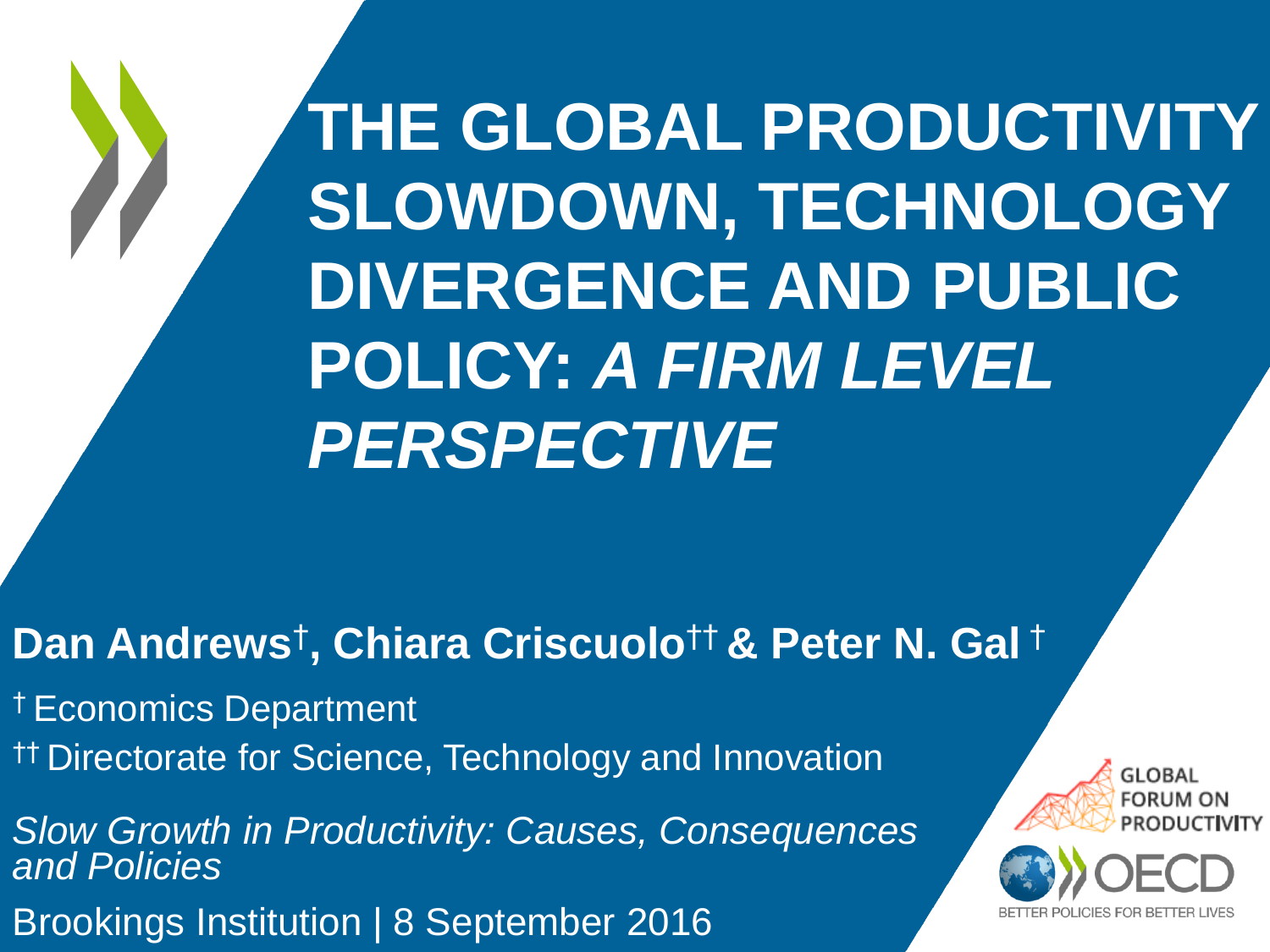## **Weak labour productivity underpins the collapse in OECD potential growth**

### **Contribution to potential per capita output growth (% pts unless otherwise noted)**

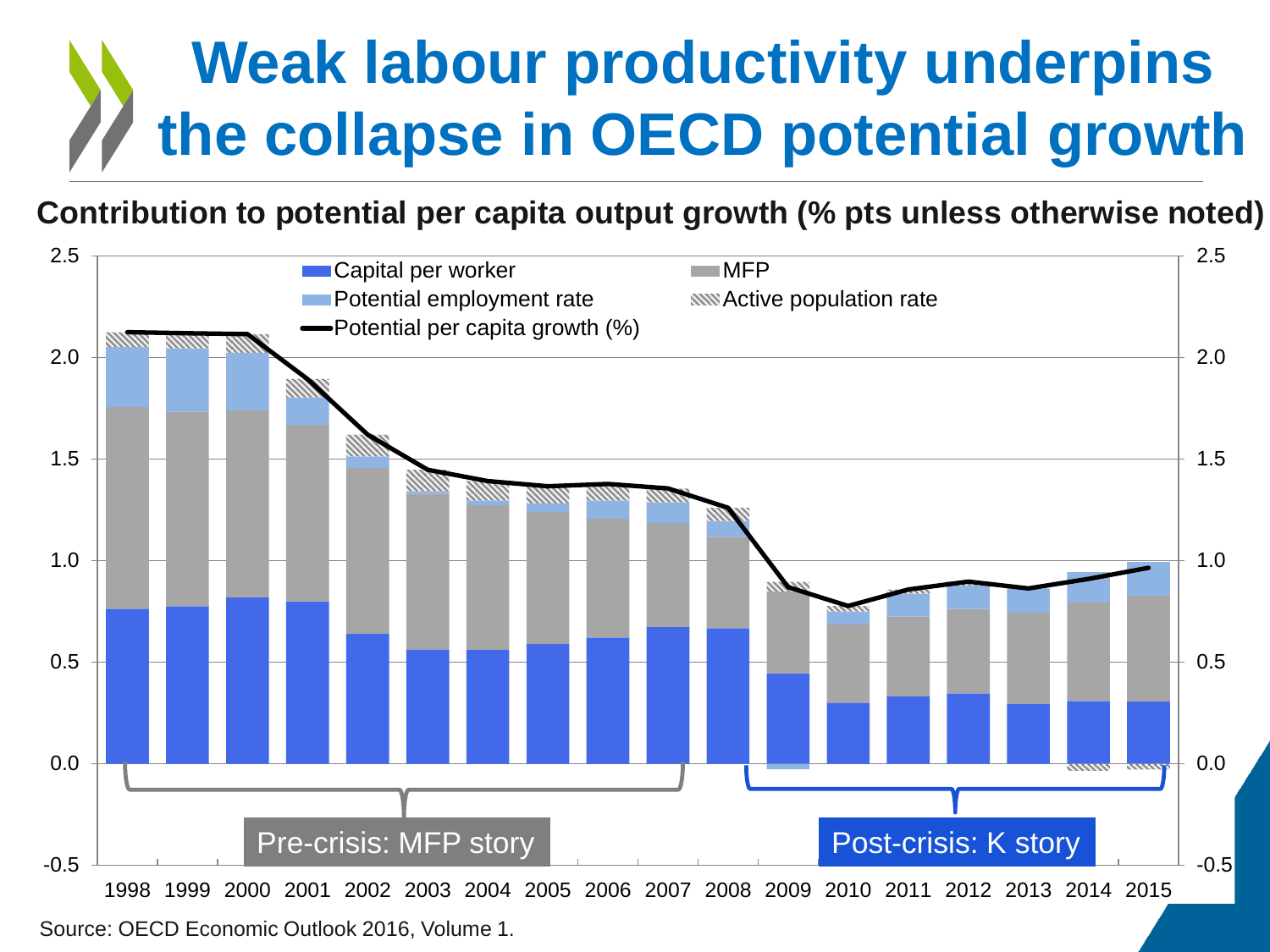# **Our contribution:** *bringing micro evidence to a largely macro debate*

- The debate (e.g. Gordon *vs* Brynjolfsson) has centred on innovation prospects at the global frontier (GF) but we know little about GF firms.
- Our **firm level** analysis suggests:
	- Labour productivity (LP) at GF remained robust but laggard firms increasingly fell behind.
	- LP divergence reflects MFPR divergence and possibly technological divergence, broadly defined (i.e. intangibles).
	- Some explanations: "winner takes all" dynamics and stalling diffusion.
	- Policy weakness potentially amplified MFPR divergence and the aggregate productivity slowdown.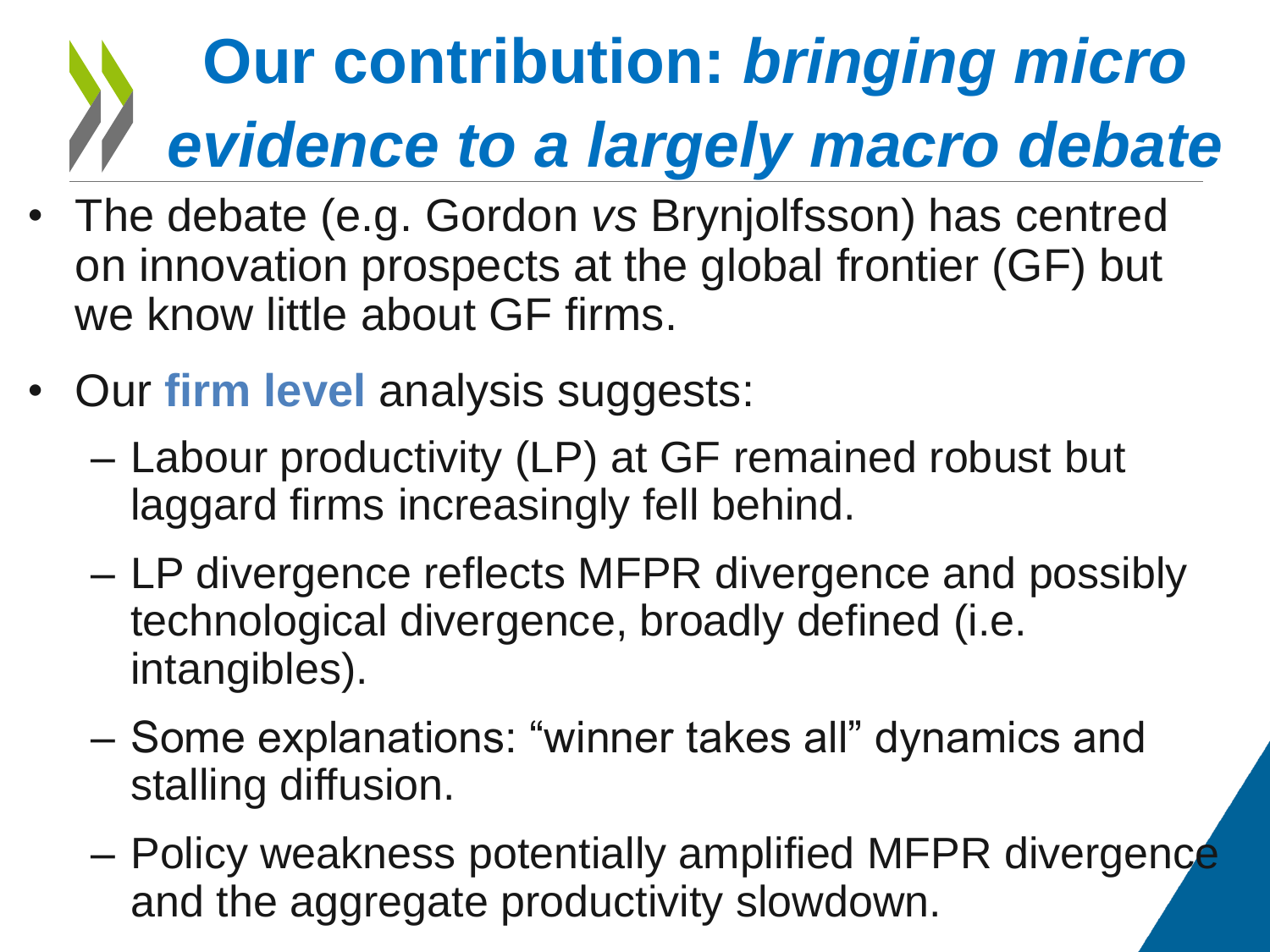

# **PRODUCTIVITY DIVERGENCE:**  *NEW FIRM LEVEL EVIDENCE FROM 24 COUNTRIES*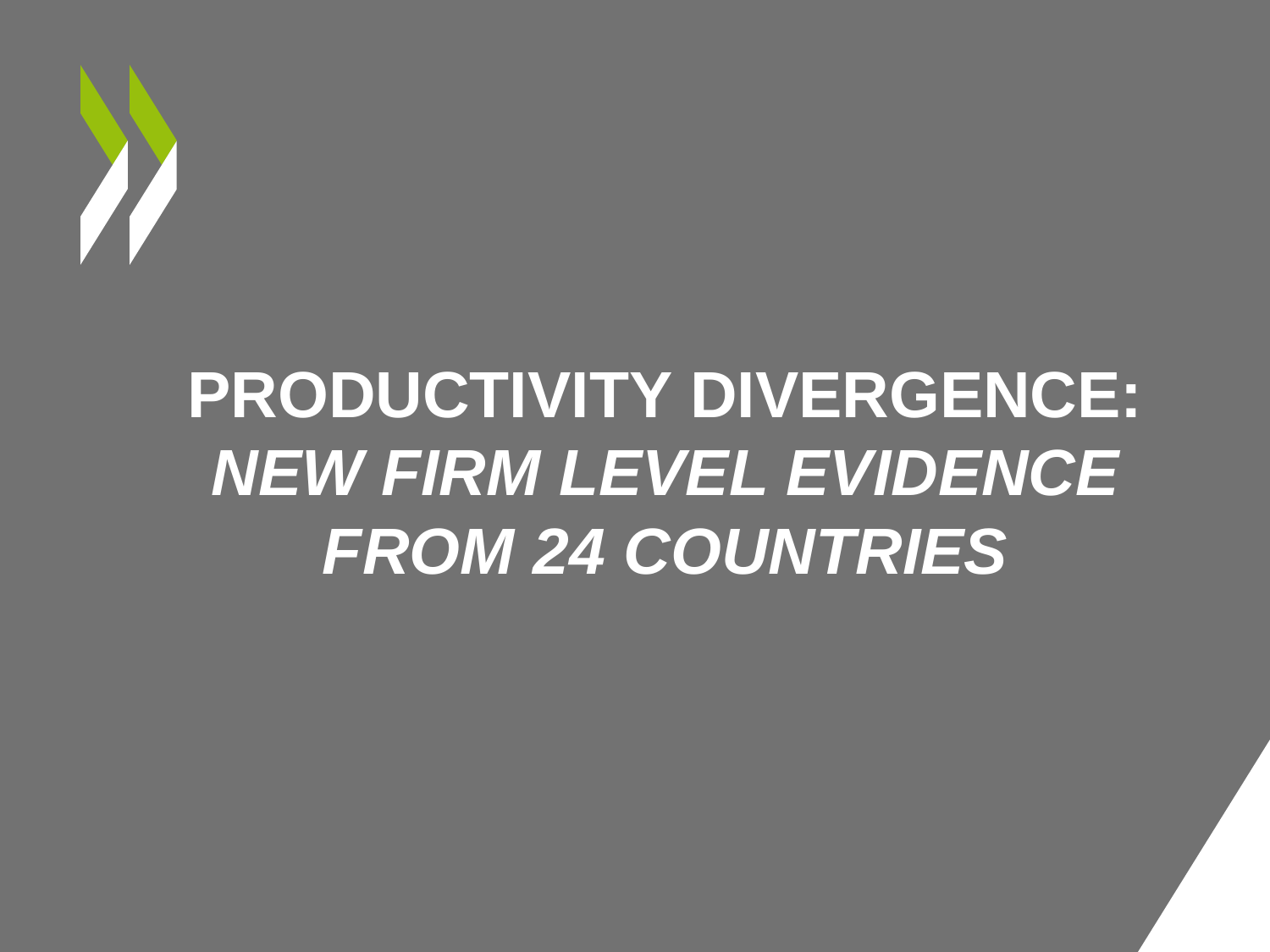## **Rising labour productivity gap between global frontier and laggards**

**Average of labour productivity across each 2-digit sector (log, 2001=0)**

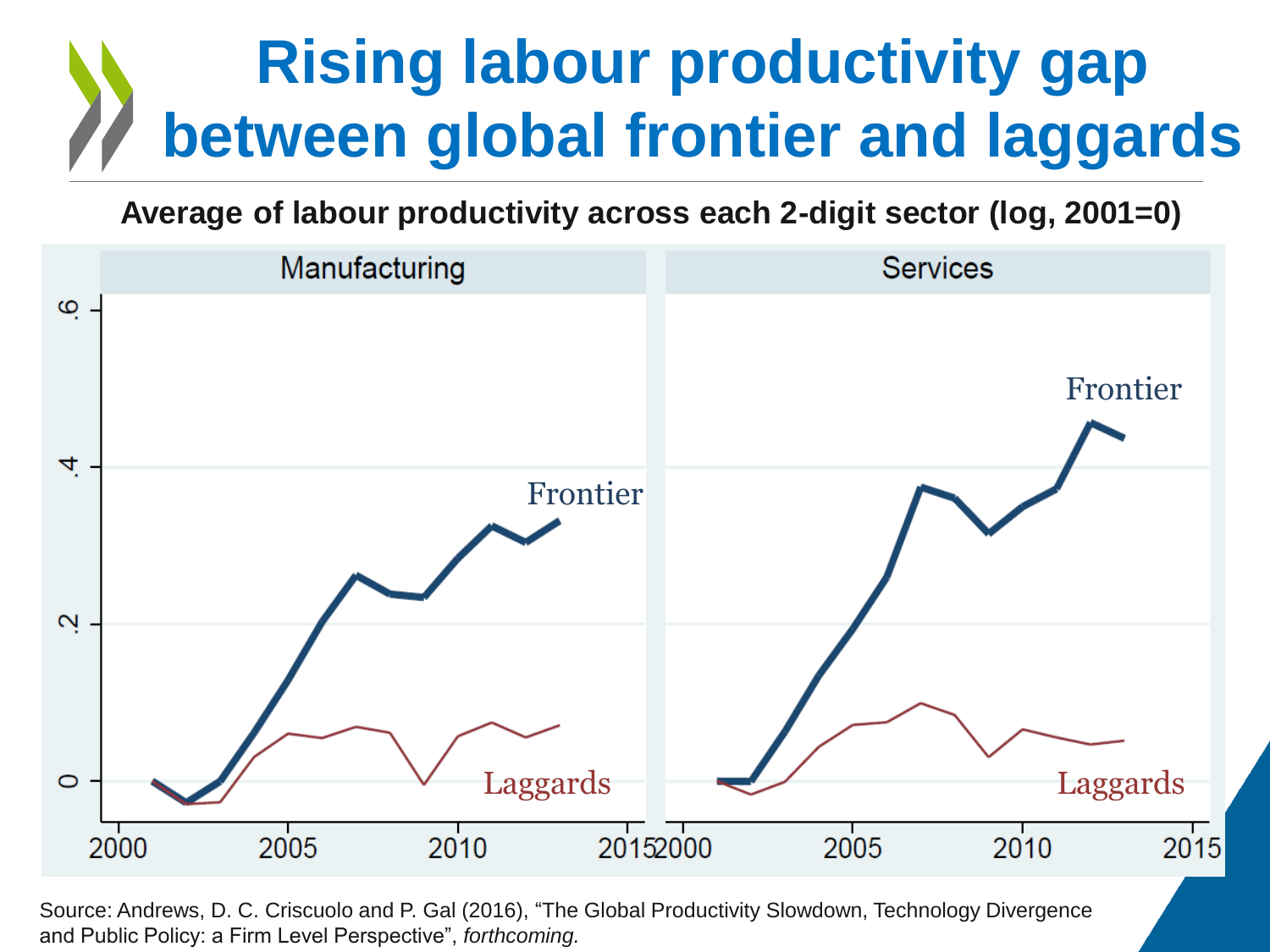

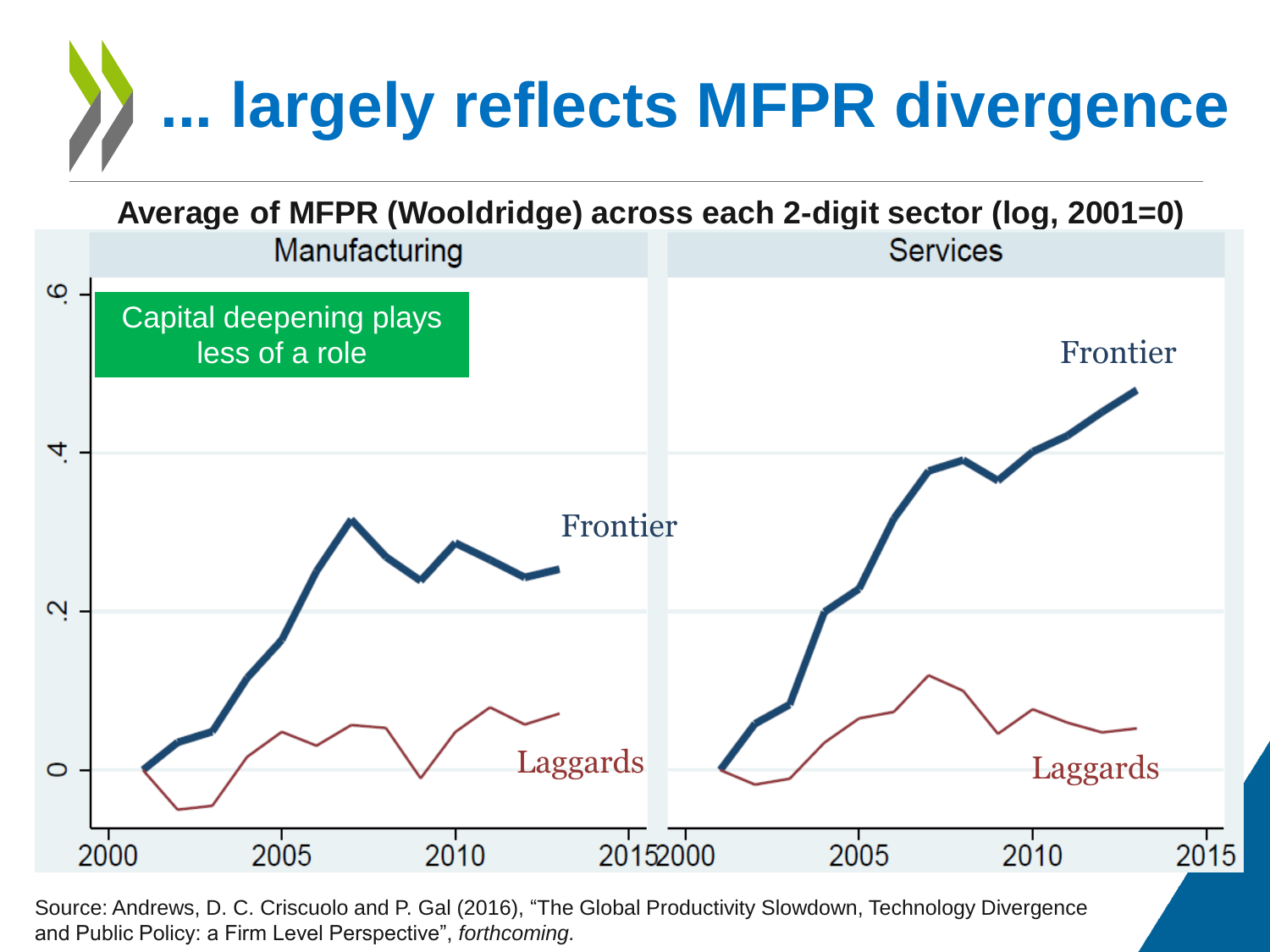# **... which may reflect technological divergence**

**Average of mark-up adjusted MFPR across each 2-digit sector (log, 2001=0)**

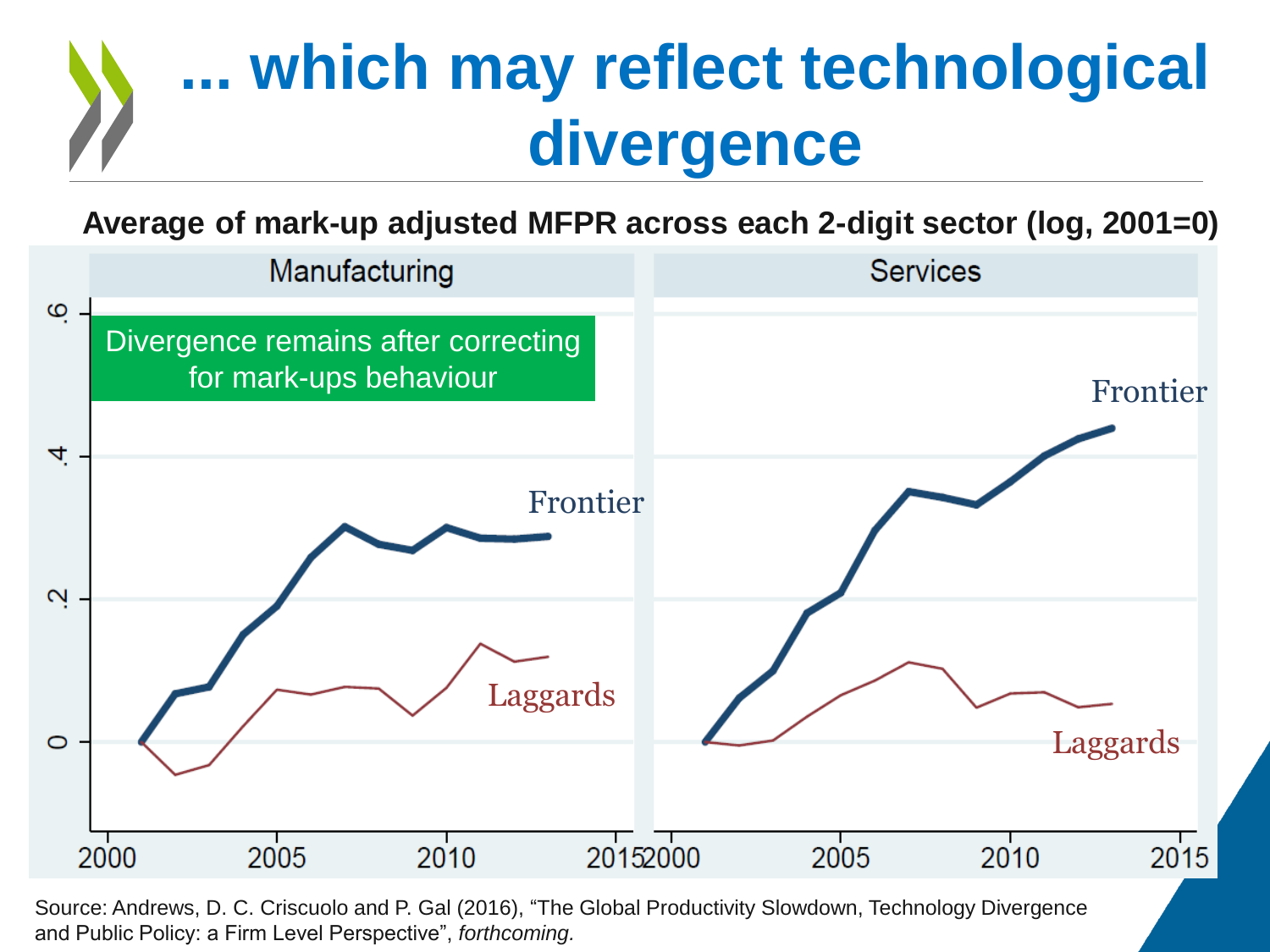

# **PRODUCTIVITY DIVERGENCE: S***TRUCTURAL DRIVERS*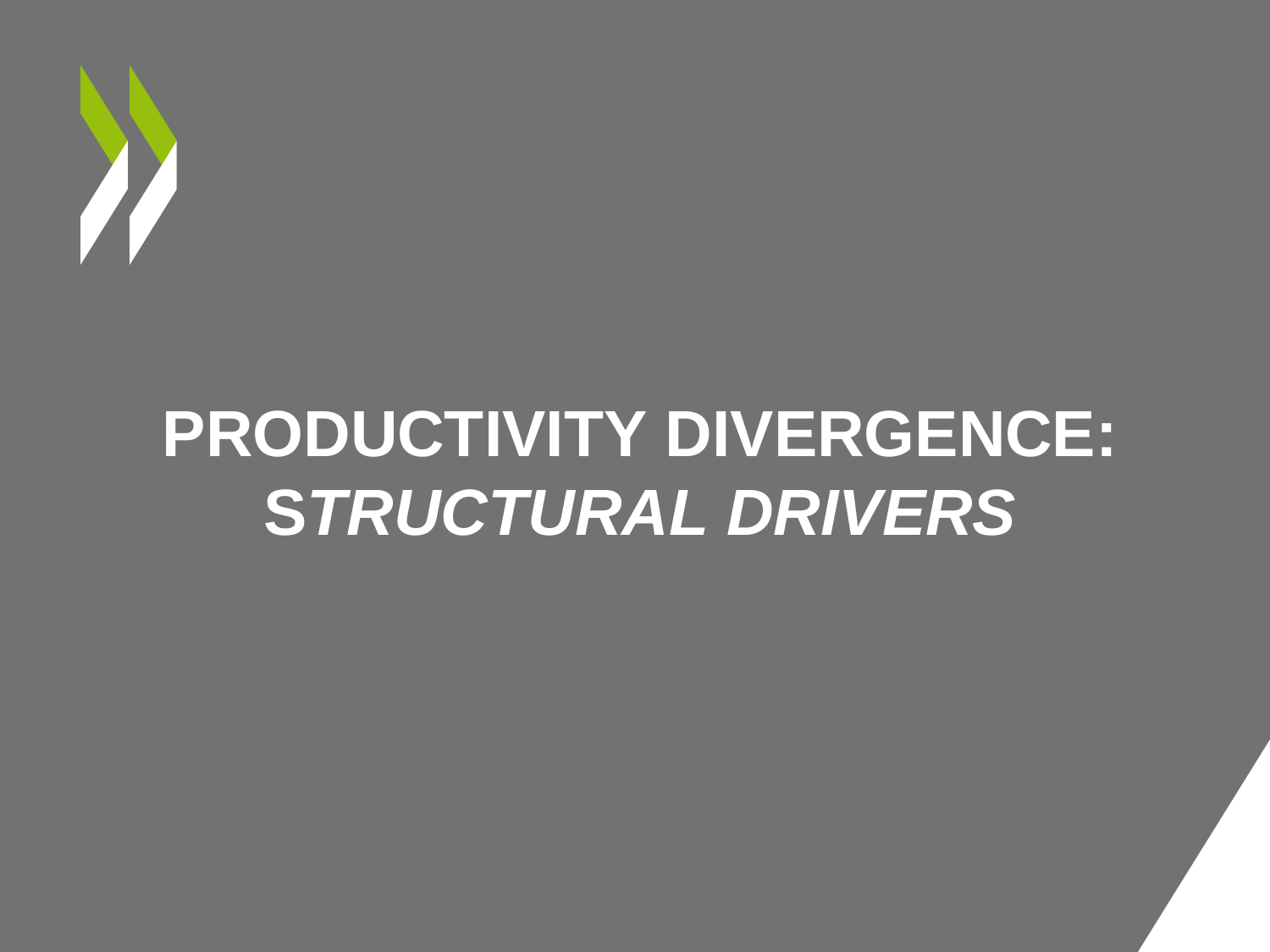

**MFPR**



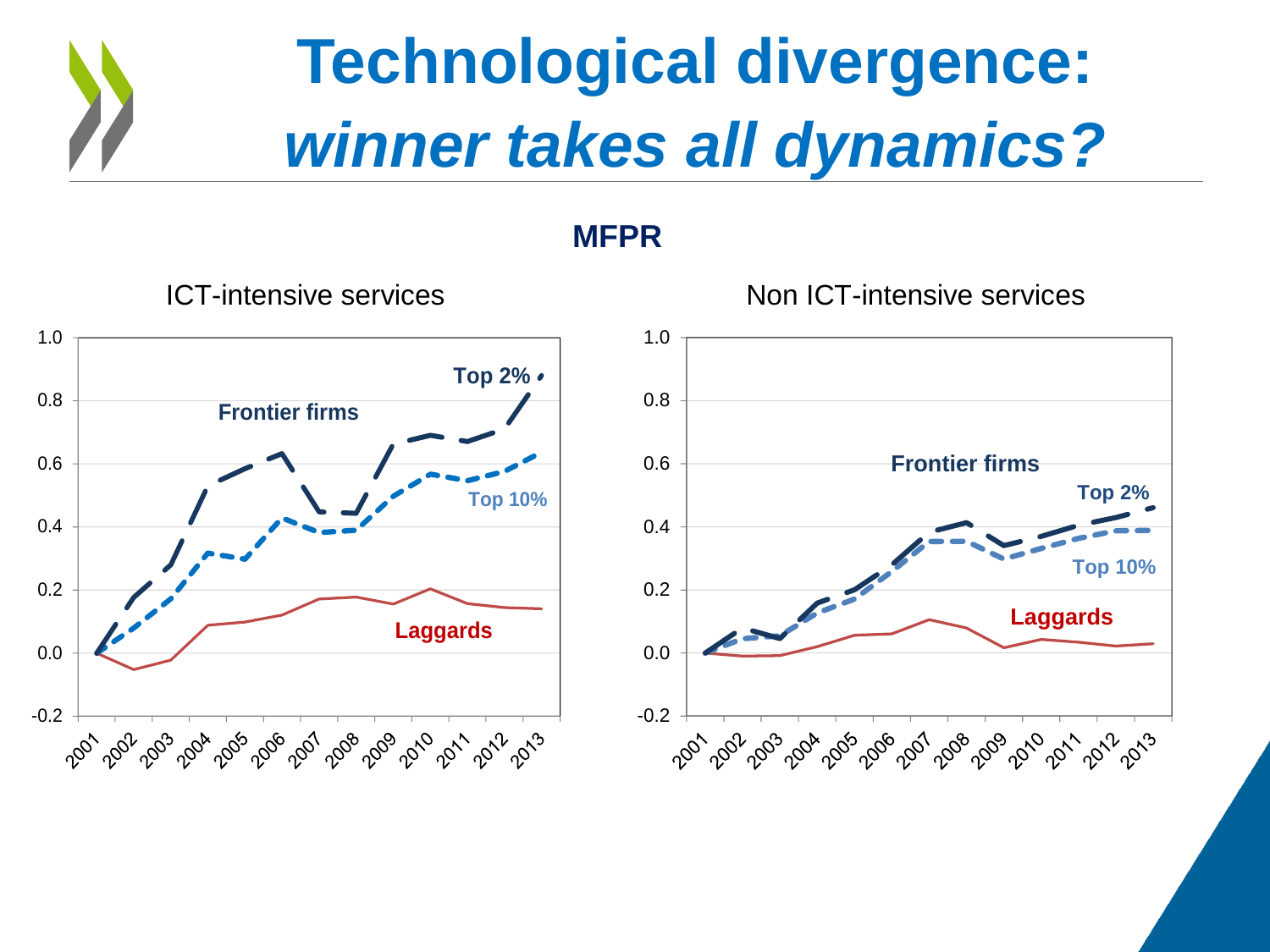

**Sales**

ICT-intensive services Non ICT-intensive services 0.2 0.4 0.6 0.8 1.0 1.2 1.4 **Frontier firms Laggards** 0.2 0.4 0.6 0.8 1.0 1.2 1.4 **Frontier firms Laggards**

-0.2

చిల్ల చిబ్బార్కోర్కు సిం<sup>చర</sup>ీర్కోర్కు సించ్ స్కోర్కు

0.0

-0.2

0.0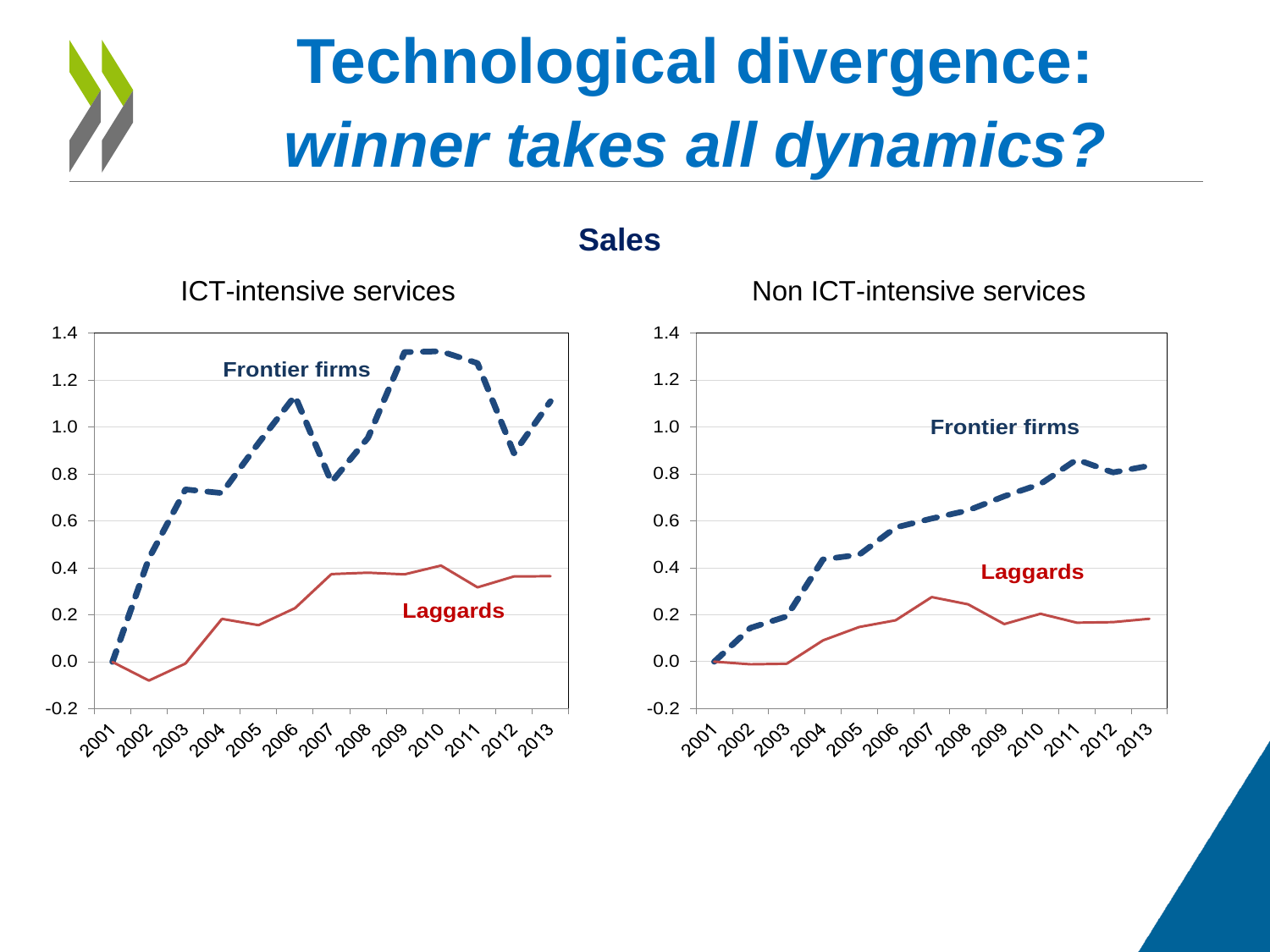# **Higher MFPR divergence, weaker aggregate MFP performance**

**Residual aggregate MFP and the MFPR gap at the industry level; 1998-2007** Data averaged across 12 OECD countries and purged of industry and year fixed effects



Source: EU KLEMS and authors calculations based on ORBIS data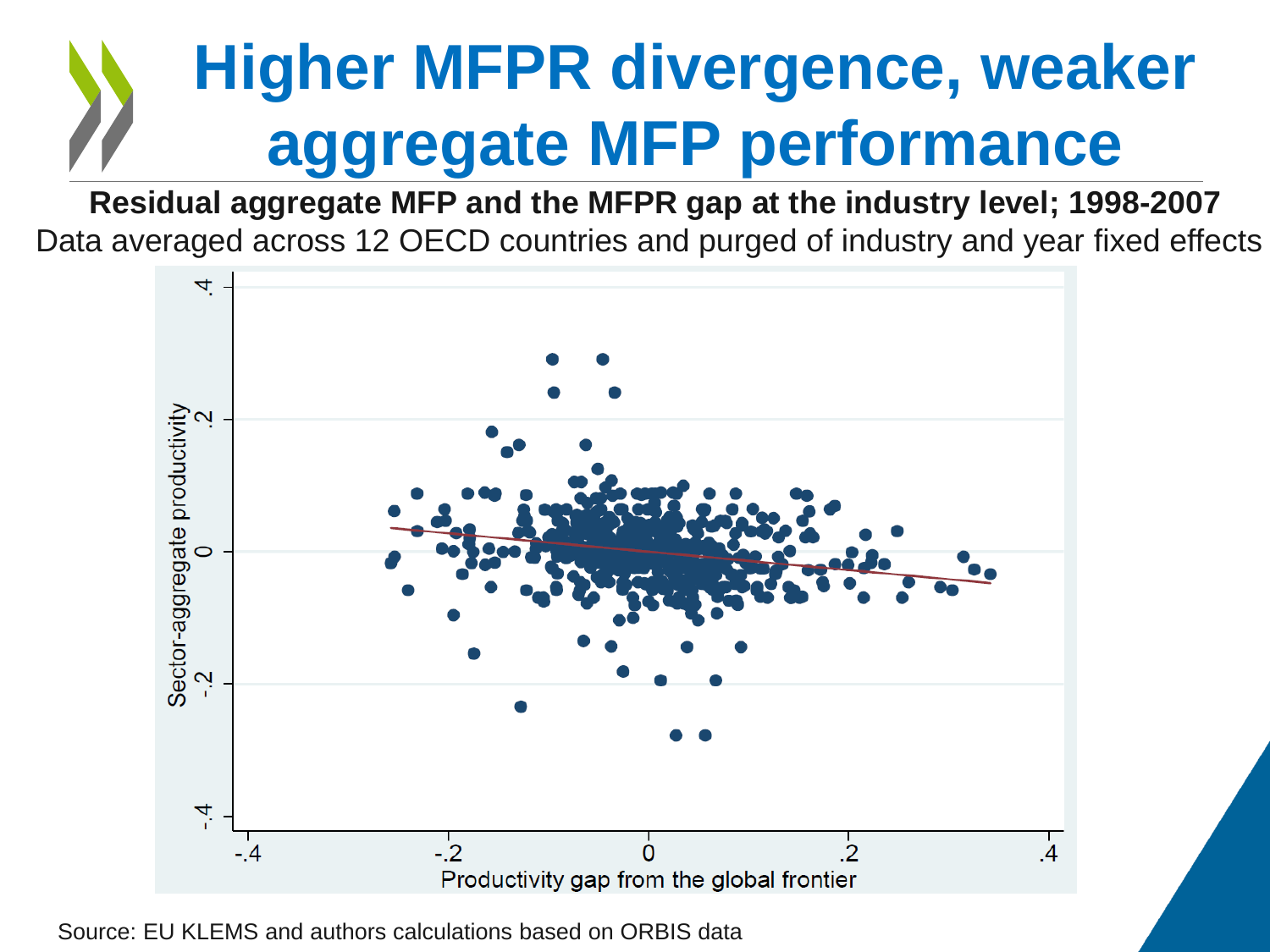## **Technological divergence:** *is declining market contestability an issue?*



Notes: Non-viable old firms are those older than 10 years that record negative profits over at least two consecutive years. The omitted group are firms older than 10 years that do not record negative profits over at least two consecutive years (viable old firms).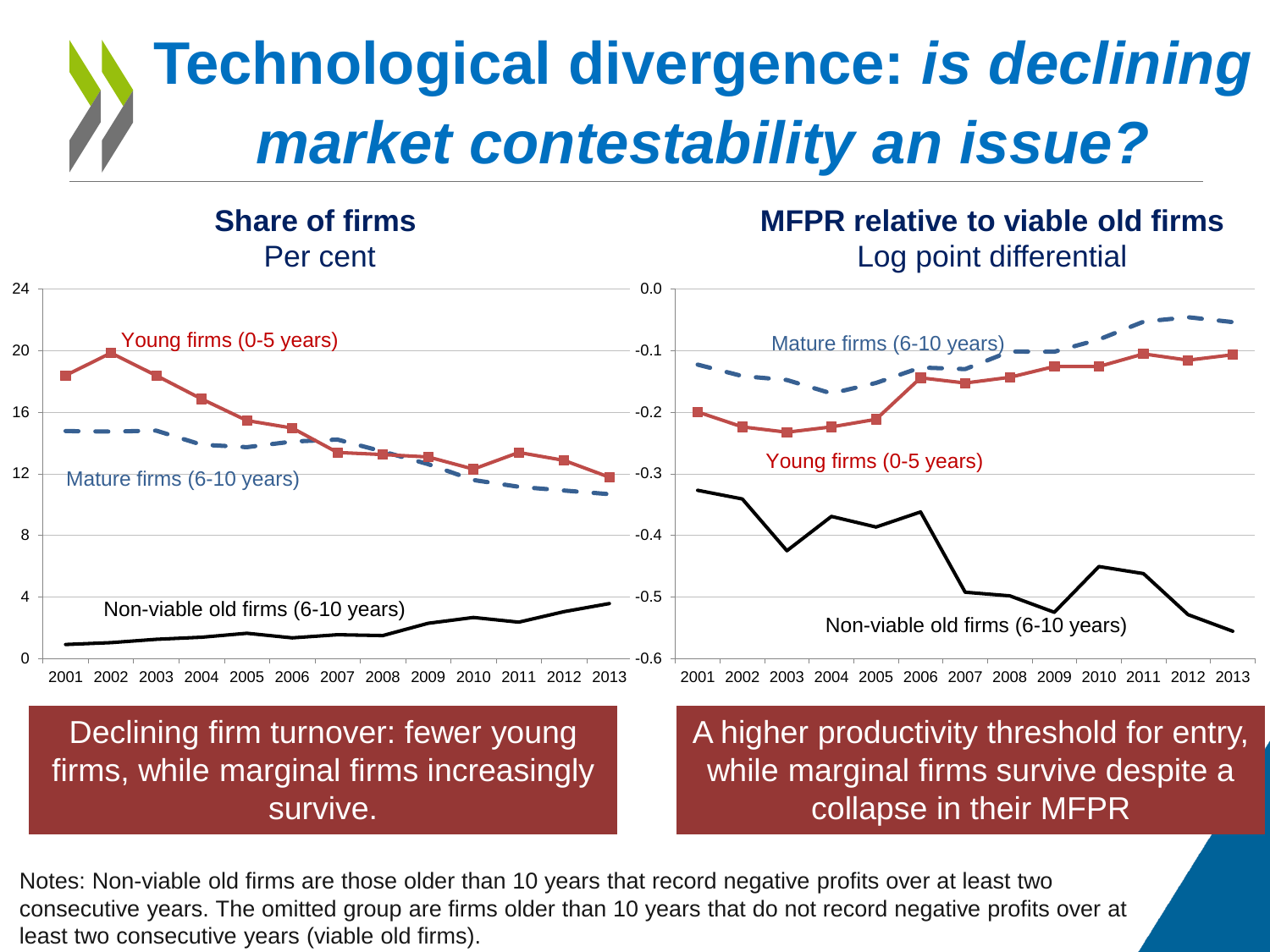

# **PRODUCTIVITY DIVERGENCE:**  *ROLE OF POLICY*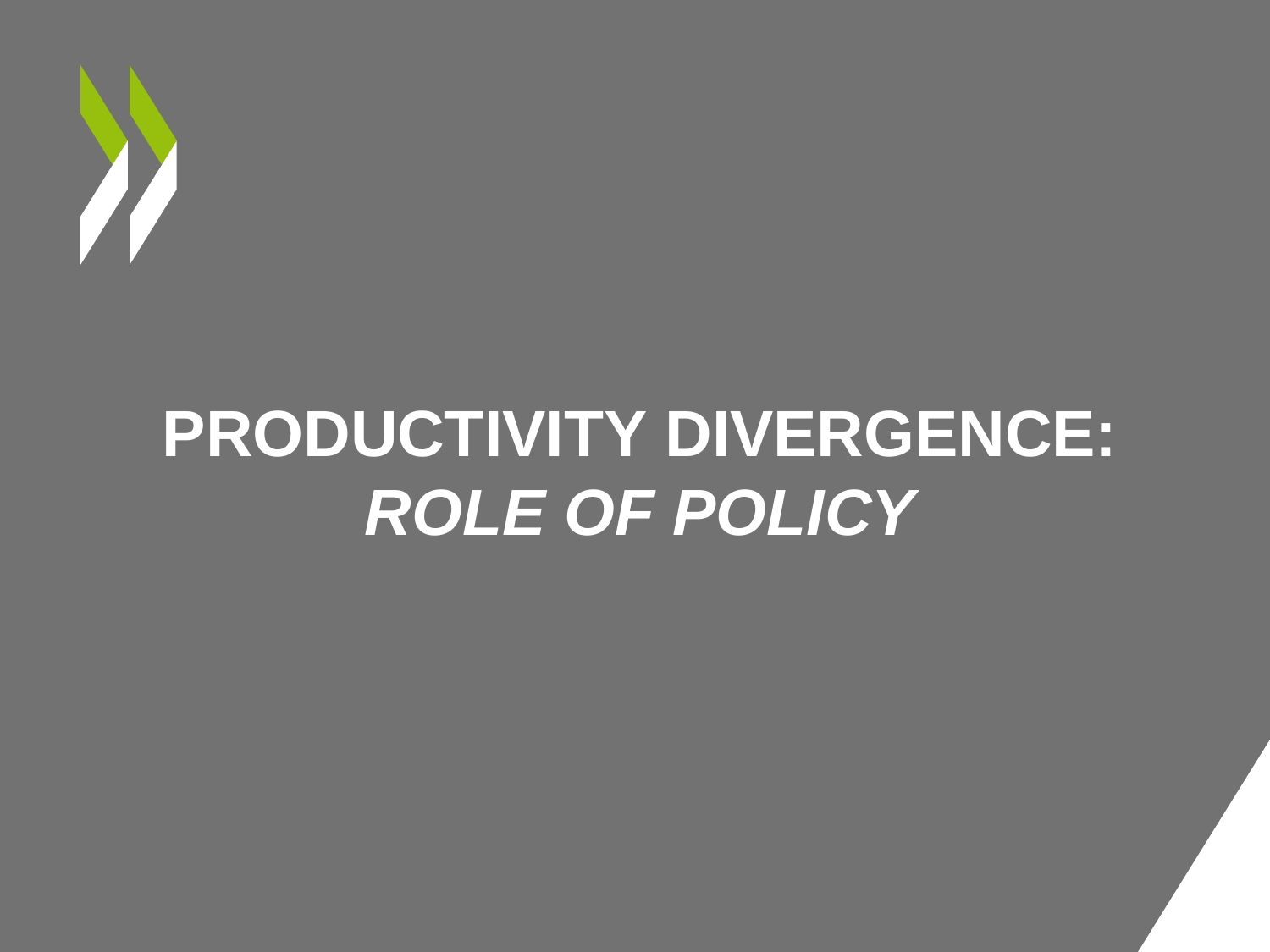# **The pace of market reform in services has slowed over time**

### **The restrictiveness of product market regulations**



A large literature links competitive pressures to within-firm productivity growth and technology adoption

MFP divergence greatest in sectors where reform lagged.

Notes: The horizontal line in the boxes represents the median, the upper and lower edges of each boxes reflect the 25th and 75th percentiles and the markers on the extremes denote the maximum and the minimum across countries.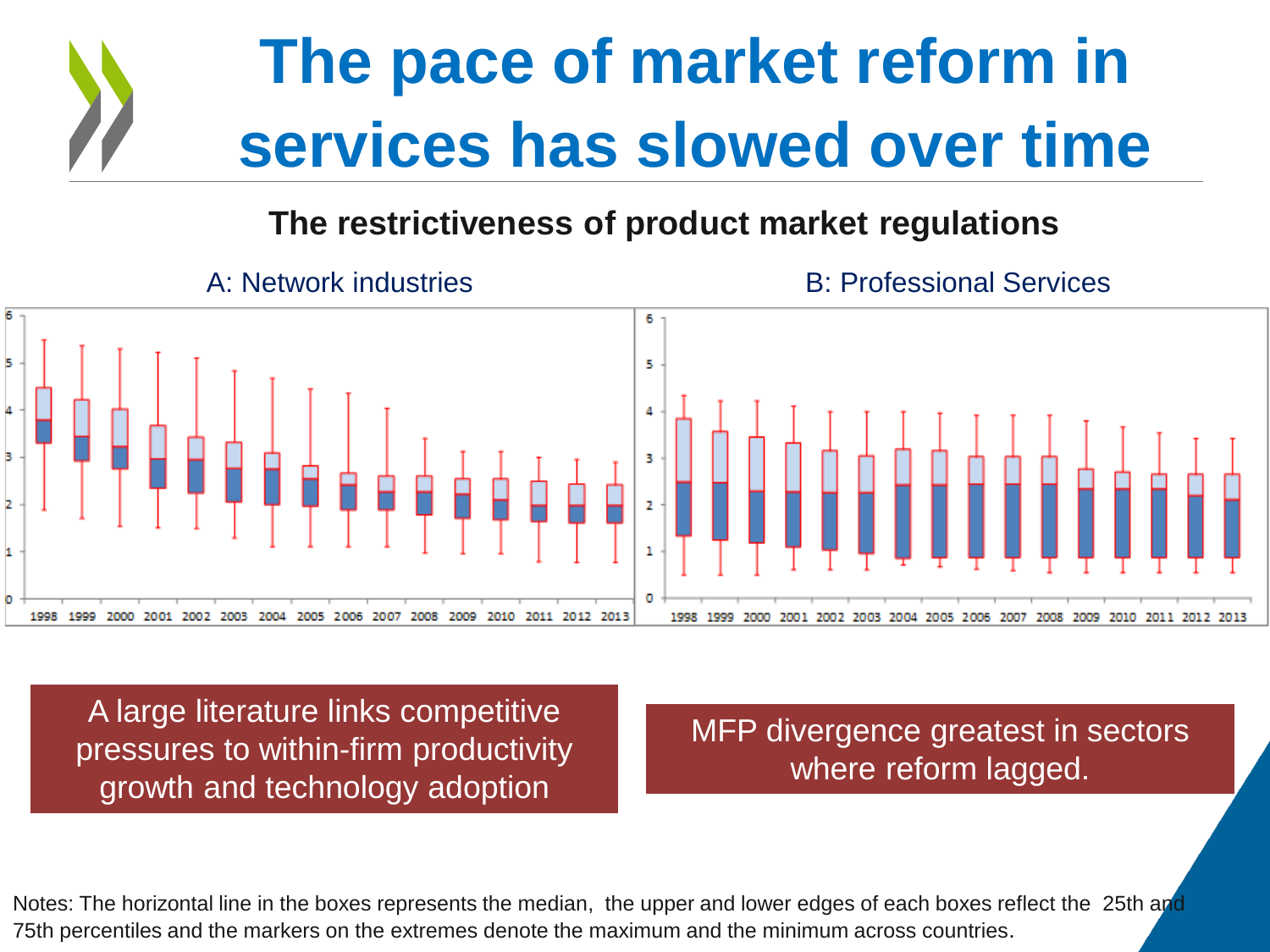# **Sluggish market reform effort in services amplified MFP divergence**

**Estimated contribution to the annual change in the MFP gap of the slower pace of reform relative to the fastest reforming industry (telecoms)** 



MFP divergence was perhaps inevitable due to structural changes in the global economy but policy could have worked harder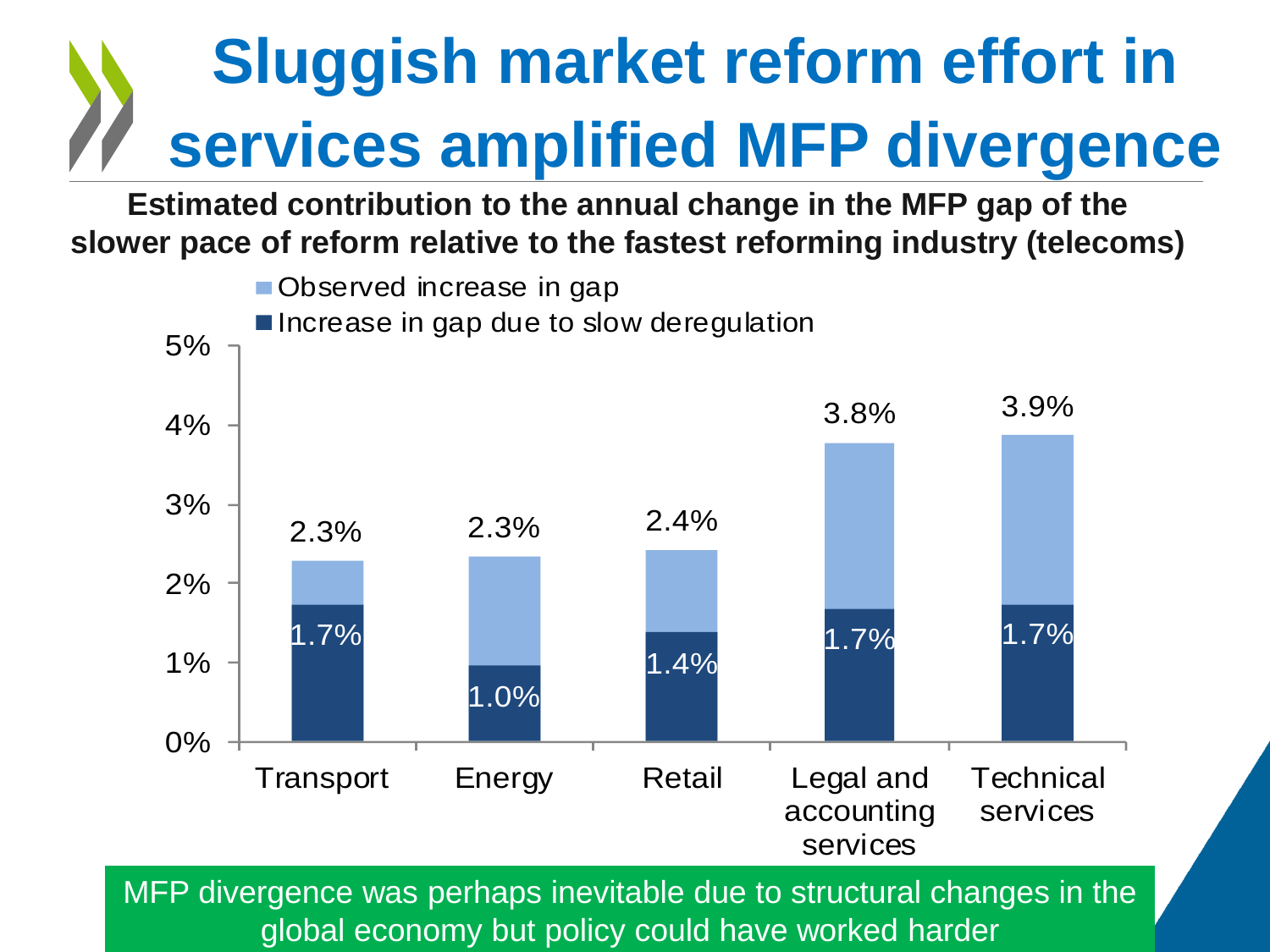

# **SPARES**

**A1.** Characteristics of the global frontier **A2.** Divergence: robustness **A3.** Divergence: capital deepening **A4.** Divergence: mark-ups **A5.** Divergence: sales **A6**. Divergence: comparisons with industry data **A7.** Divergence: longer term evidence from industry data **A8.** Entrenchment at the global frontier **A9.** Slowing convergence to the frontier **A10.** Divergence & market reform in services: descriptives **A11.** Divergence & market reform in services: econometrics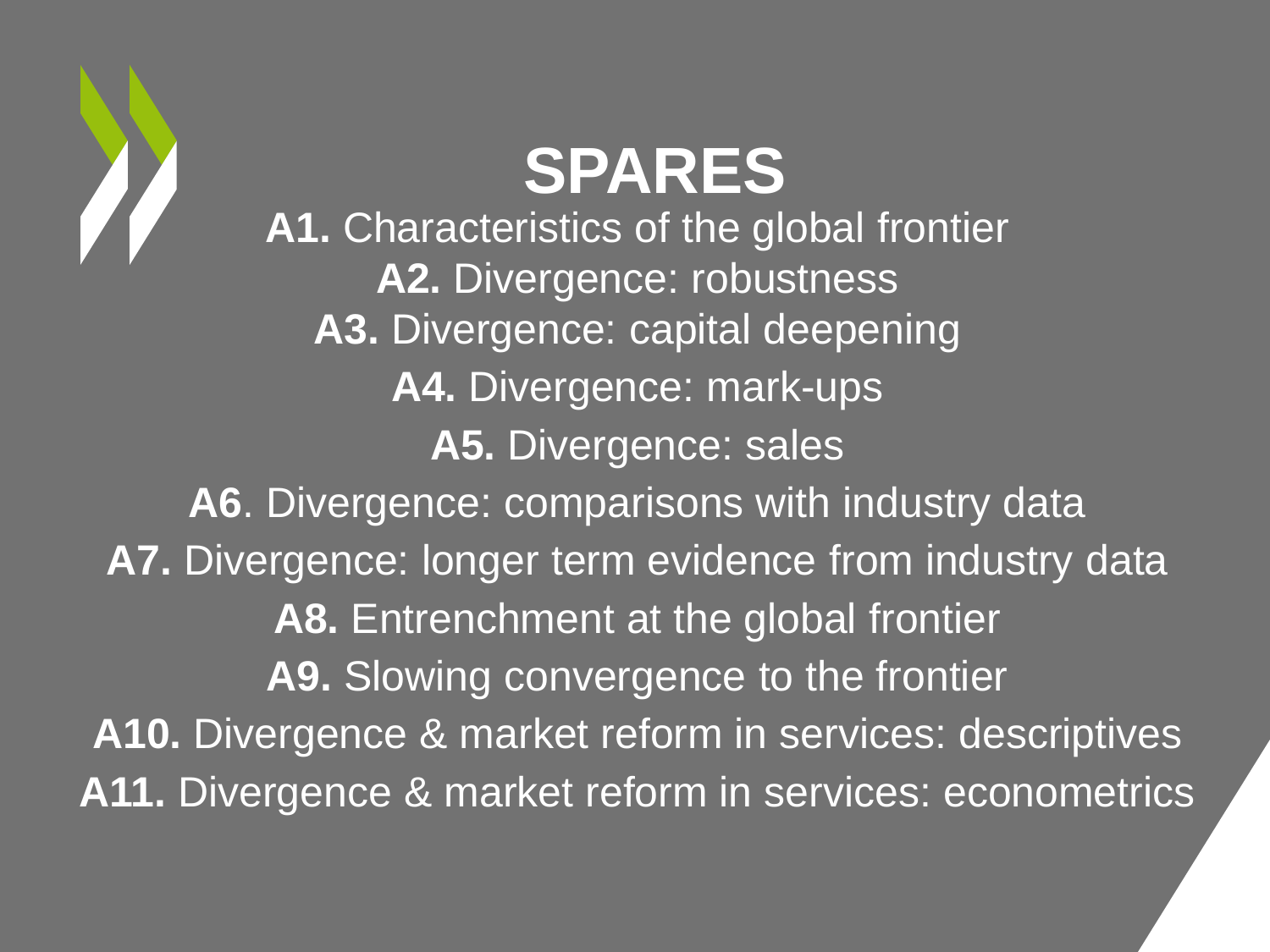## **A1. The globally most productive firms:** *Who are they?*

### A: Labour productivity based frontier definition

|                       | Sector: manufacturing |              |                |       |              |                   |               |      | Sector: services |        |      |                   |     |            |     |
|-----------------------|-----------------------|--------------|----------------|-------|--------------|-------------------|---------------|------|------------------|--------|------|-------------------|-----|------------|-----|
|                       | Laggard firms         |              | Frontier-firms |       |              | <b>Difference</b> | Laggard firms |      | Frontier-firms   |        |      | <b>Difference</b> |     |            |     |
| Variables             |                       | Mean St.dev. | N              |       | Mean St.dev. | N                 |               |      | Mean St.dev.     | Ν      |      | Mean St.dev.      | N   |            |     |
| Productivity          | 10.7                  |              | 0.6 21,191     | 12.0  | 0.4          | 825               | $1.3***$      | 10.4 | 0.7              | 22,053 | 11.9 | 0.7               | 627 | 1.5        | *** |
| <b>Employees</b>      | 49.3                  |              | 52.1 21.191    | 45.1  | 33.8         | 825               | $-4.2***$     | 59.5 | 156.6            | 22,053 | 38.0 | 24.8              |     | 627 - 21.6 | *** |
| Capital-labour ratio  | 86.1                  |              | 115.3 21.191   | 274.5 | 425.5        | 825               | 188.4 ***     | 76.4 | 214.0            | 22,053 |      | 677.5 2.071.1     |     | 627 601.1  | *** |
| Revenues <sup>2</sup> | 11.8                  |              | 21.6 21,191    | 39.0  | 58.8         | 825               | $27.3***$     | 14.8 | 54.0             | 22,053 | 57.9 | 133.0             | 627 | 43.1       | *** |
| Markup (log)          | 0.1                   |              | 0.4 21,191     | 0.1   | 0.4          | 825               | $0.05***$     | 0.1  | 0.4              | 22,053 | 0.3  | 0.5               | 627 | 0.19       | *** |
| Wages <sup>1</sup>    | 34.2                  |              | 16.7 21,191    | 54.6  | 20.1         | 825               | $20.4***$     | 34.5 | 16.7             | 22,053 | 56.6 | 23.4              | 627 | 22.1       | *** |

### **B: MFPR based frontier definition**

|                                   |               |              | Sector: manufacturing |                |              |     |                   | Sector: services |              |        |                |               |     |                   |     |
|-----------------------------------|---------------|--------------|-----------------------|----------------|--------------|-----|-------------------|------------------|--------------|--------|----------------|---------------|-----|-------------------|-----|
|                                   | Laggard firms |              |                       | Frontier-firms |              |     | <b>Difference</b> | Laggard firms    |              |        | Frontier-firms |               |     | <b>Difference</b> |     |
| <b>Variables</b>                  |               | Mean St.dev. | N                     |                | Mean St.dev. | N   |                   |                  | Mean St.dev. | N      | Mean           | St.dev.       | N   |                   |     |
| Productivity                      | 10.4          |              | 0.6 21,317            | 11.6           | 0.4          | 706 | $1.3***$          | 10.3             | 0.7          | 22,147 | 11.7           | 0.7           | 538 | 1.4               | *** |
| <b>Employees</b>                  | 48.3          |              | 46.8 21,317           | 73.7           | 126.0        | 706 | 25.4 ***          | 59.1             | 155.3        | 22,147 | 53.4           | 115.6         |     | 538 -5.6          |     |
| Capital-labour ratio <sup>1</sup> | 89.3          |              | 125.1 21.317          | 214.3          | 406.0        | 706 | $125.1***$        | 81.1             | 245.5        | 22,147 |                | 579.6 2,131.7 |     | 538 498.5         | *** |
| Revenues <sup>2</sup>             | 11.5          |              | 19.9 21,317           | 50.5           | 74.1         | 706 | 39.0 ***          | 14.4             | 40.1         | 22,147 | 80.2           | 268.0         | 538 | 65.7              | *** |
| Markup (log)                      | 0.1           |              | 0.4 21,317            | 0.0            | 0.4          | 706 | $-0.02$           | 0.1              | 0.4          | 22,147 | 0.2            | 0.5           |     | 538 0.12          | *** |
| Wages <sup>1</sup>                | 34.3          |              | 16.7 21,317           | 56.3           | 18.9         | 706 | $22.0***$         | 34.6             | 16.8         | 22,147 | 56.8           | 23.9          | 538 | 22.2              | *** |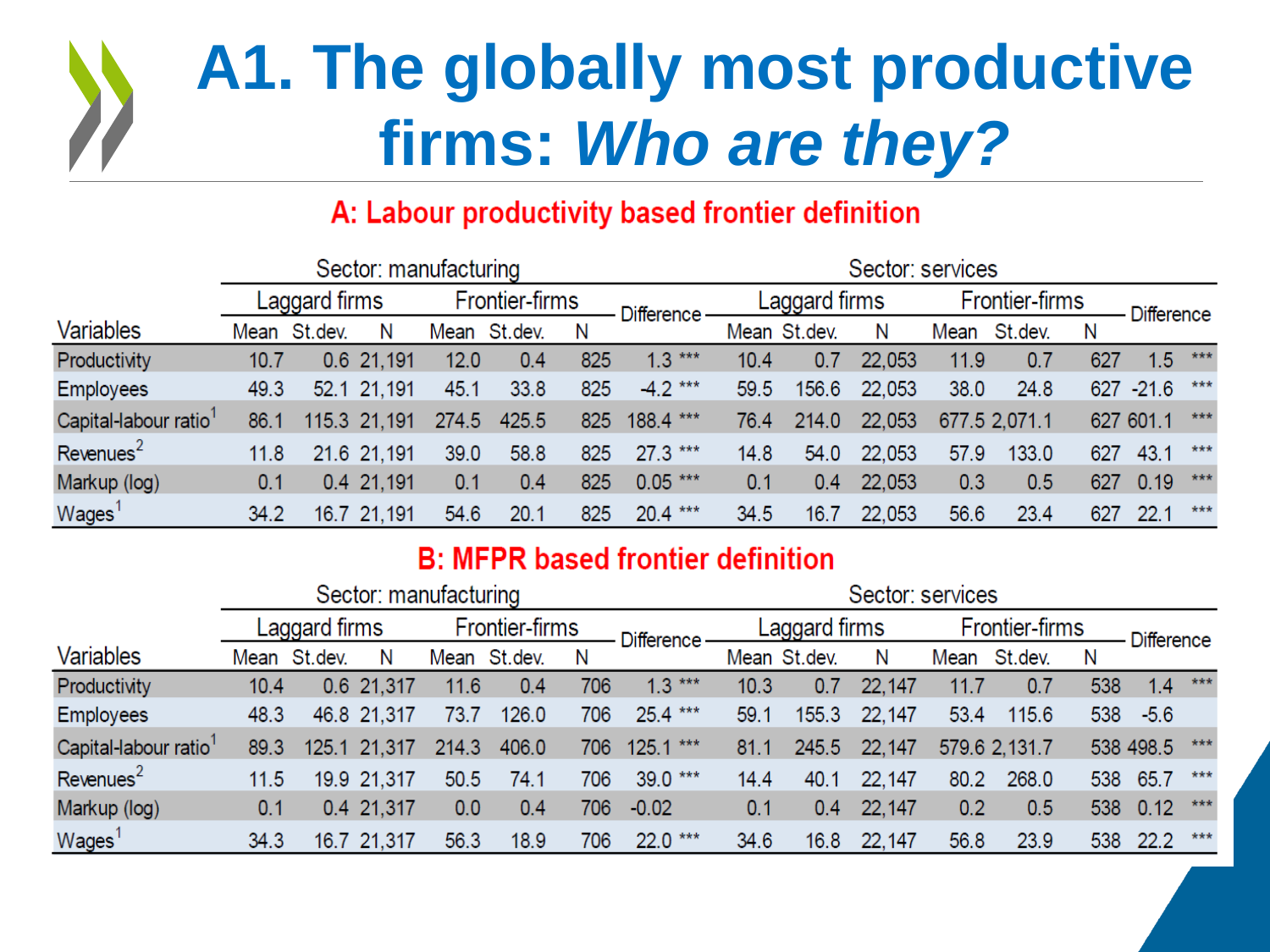# **A2. Productivity divergence is robust to:**

- Productivity measure: LP, MFP
- Frontier definition: Top 50, 100, 5%
- Robustness to different time periods
- More narrowly defined industries (3 and 4 digit)
- Robustness to retaining only HQ-s (their consolidated accounts, i.e. everything is at the group level) and standalone firms (not part of any group)
- Industry-level analysis from 1985 shows a bigger divergence from the early 2000s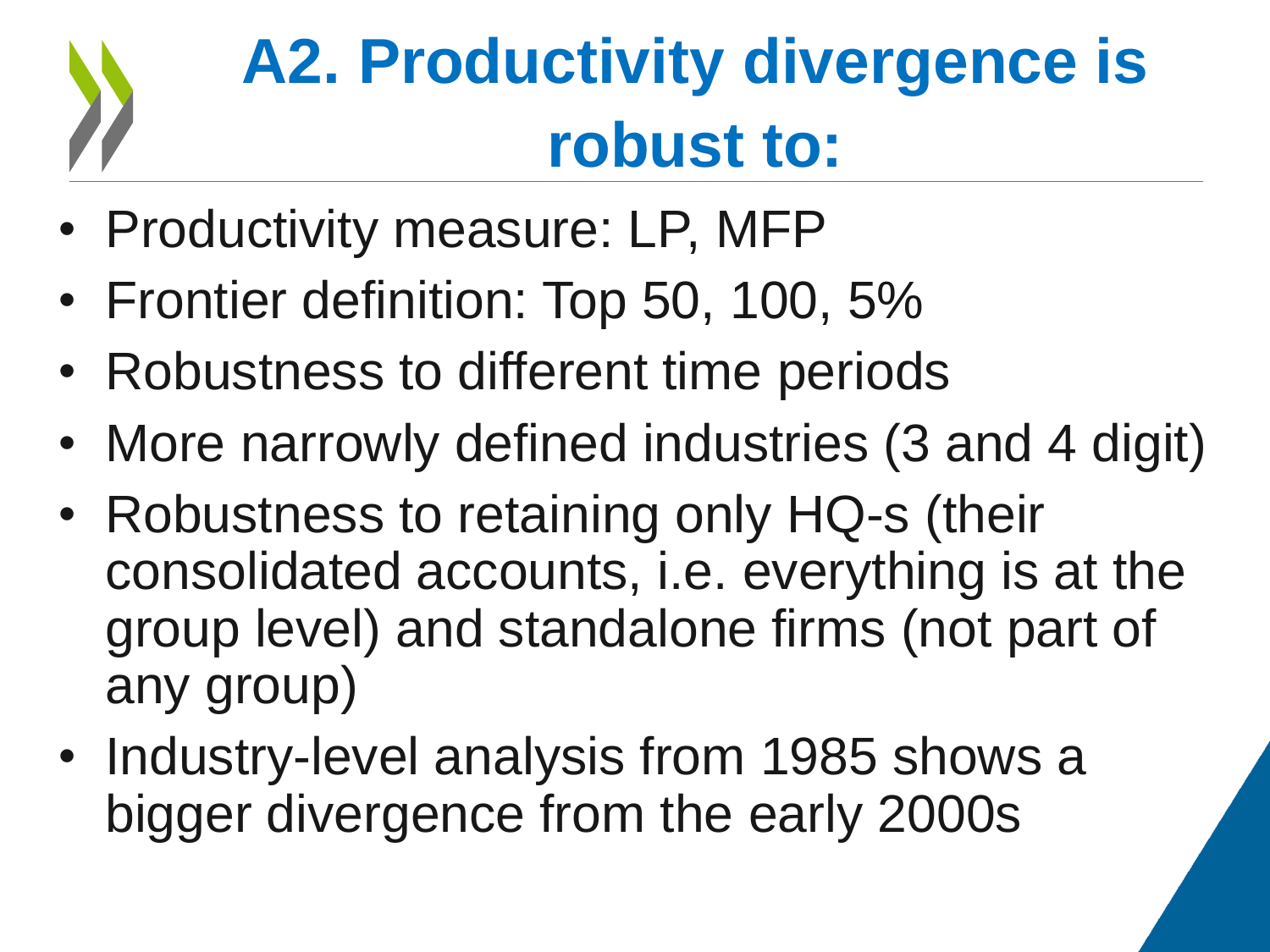## **A3. How much is it a capital deepening story?**

**Average capital deepening across each 2-digit sector (log, 2001=0)**

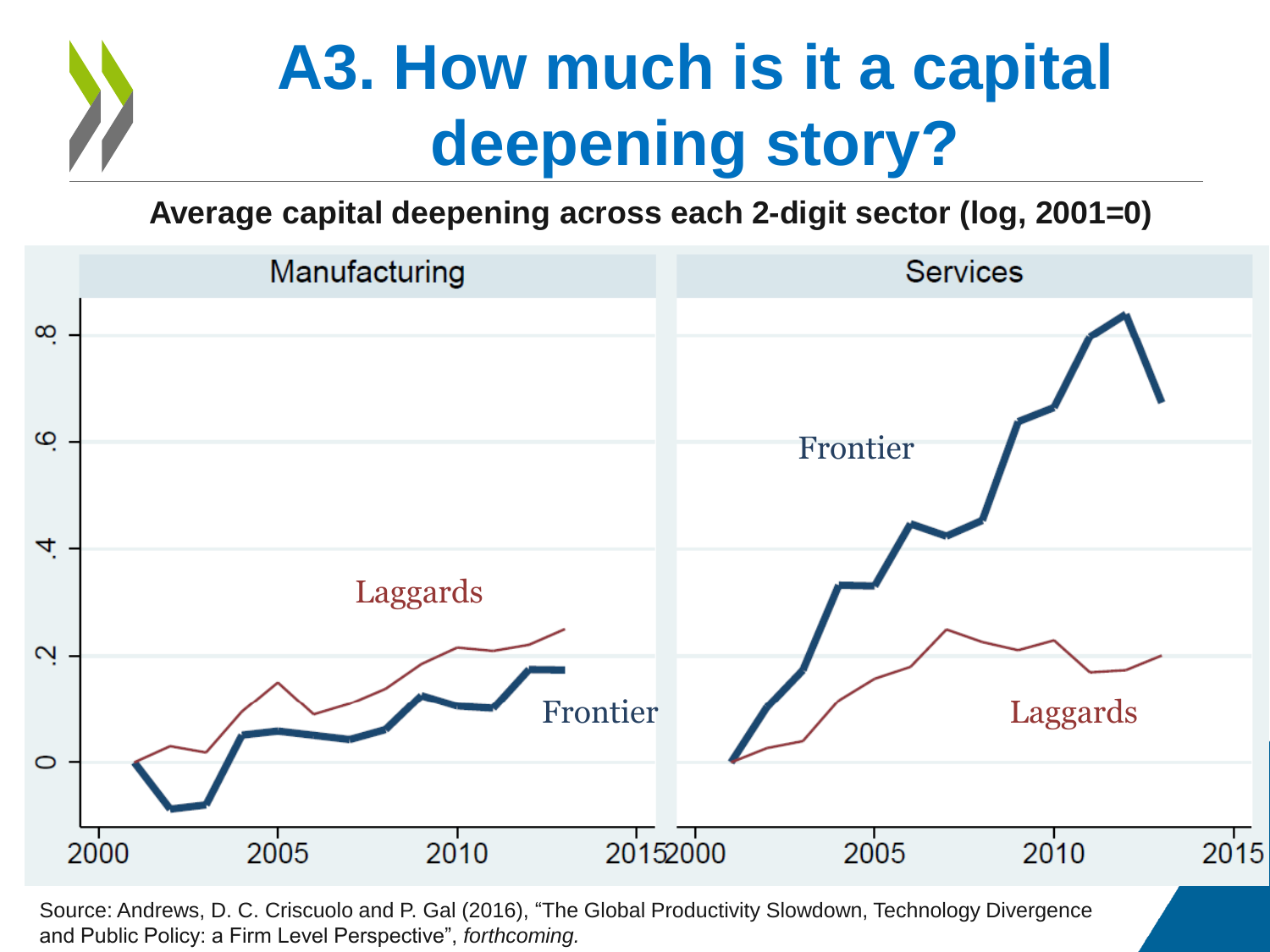### **A4. Mark-ups for frontier firms has grown in services but not in manufacturing**

**Average estimated mark-up across each 2-digit sector (log, 2001=0)**

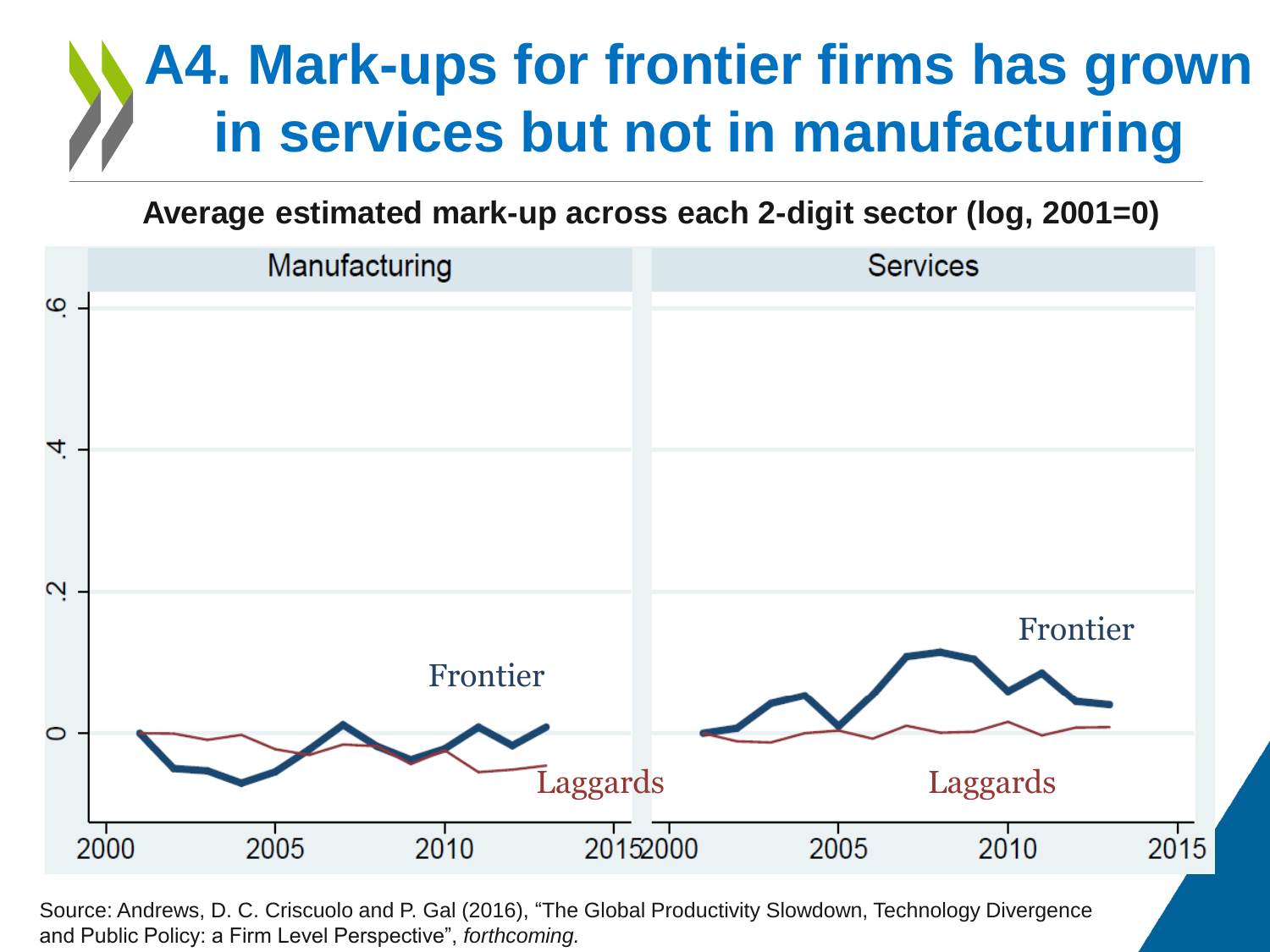## **A5. Frontier firms are** *getting larger in terms of sales!*

**Average of log sales for global frontier firms and the rest**

Based on top 5% of MFP; index, 2001=0

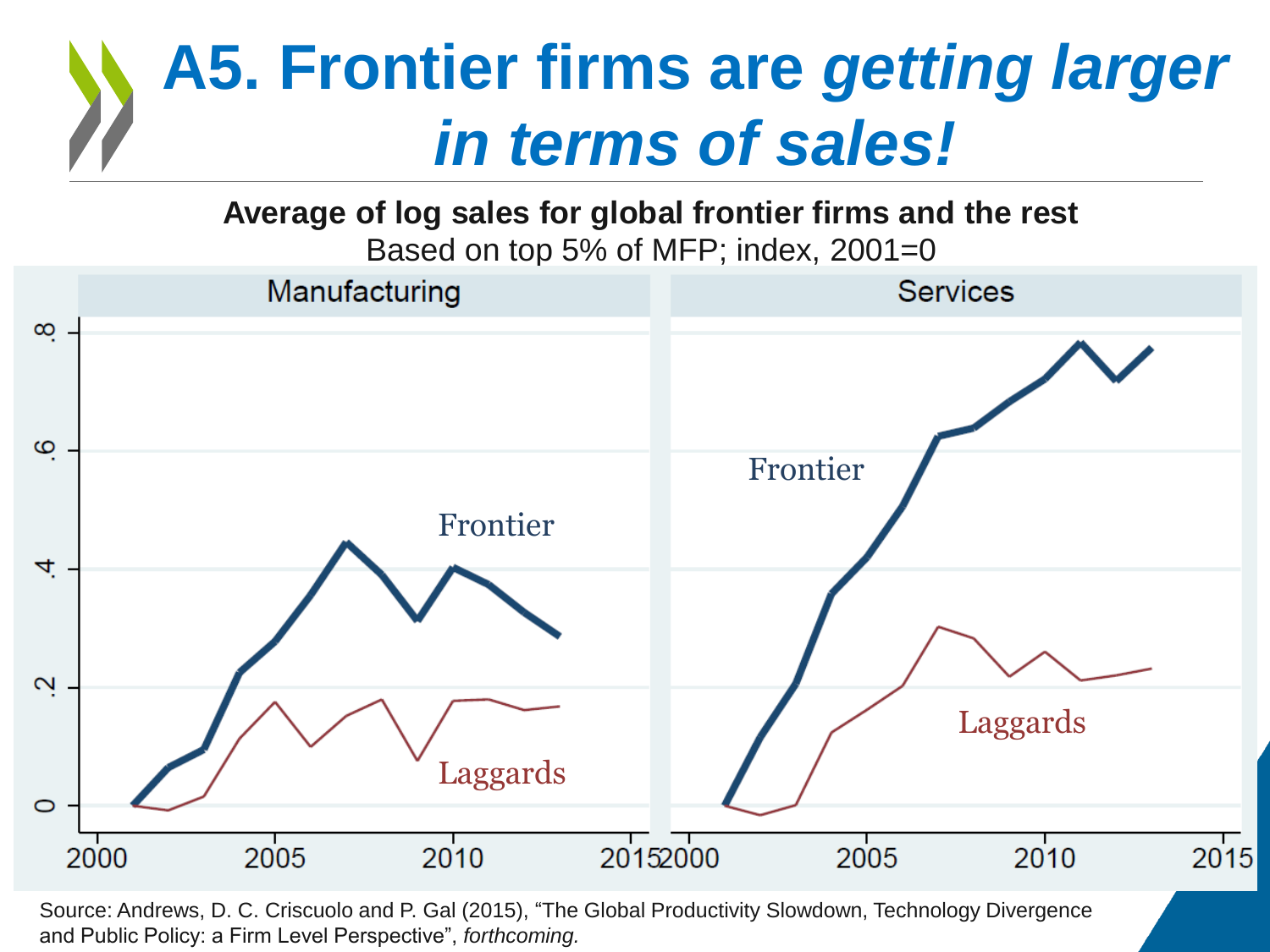## **A6. Firm-level patterns** *vs* **average industry level productivity**

### **Labour Productivity in the Business Sector**



Source: Andrews, D. C. Criscuolo and P. Gal (2016), "The Global Productivity Slowdown, Technology Divergence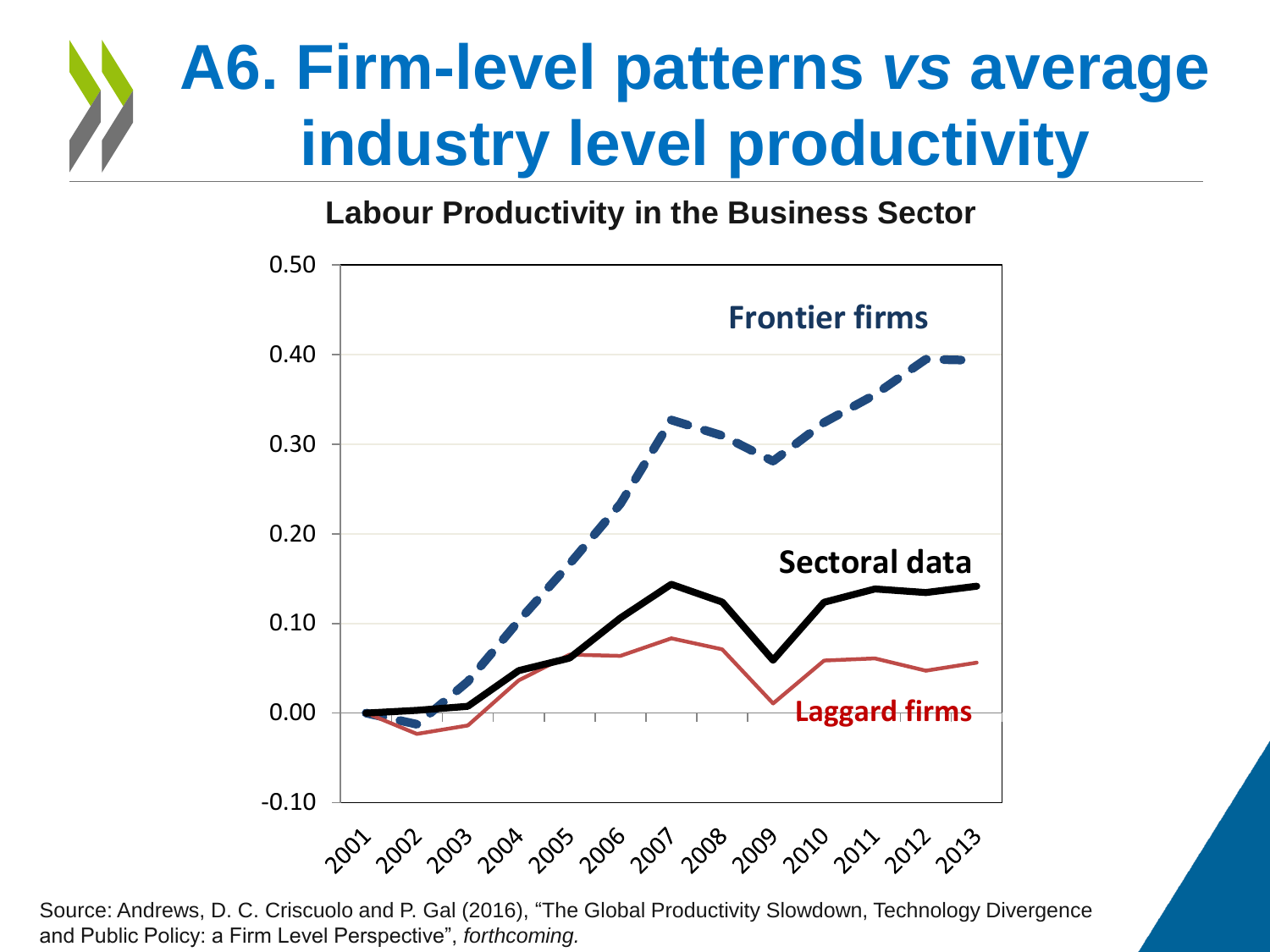## **A7. Industry-level data show bigger divergence from early 2000s**

**Unweighted average of TFP in the non-farm business sector; index 1985=0**



Source: OECD calculations based on Bourles et al (2013) dataset.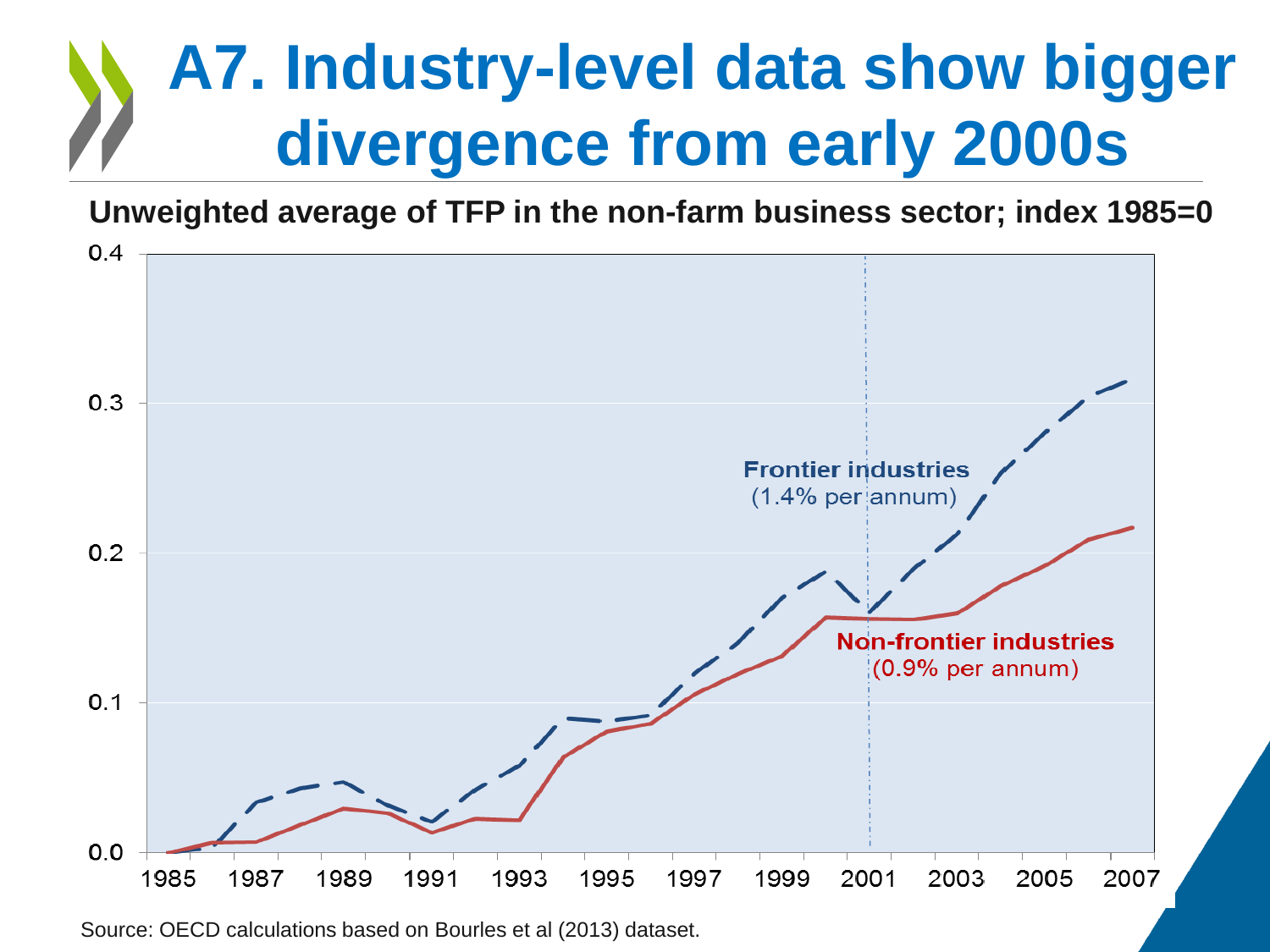### **A8. Entry into the global frontier has become more entrenched amongst top quintile firms**

### **Proportion of frontier firms in time** *t* **according to their frontier status in** *t-2*



### A: MFPR B: Mark-up corrected MFPR

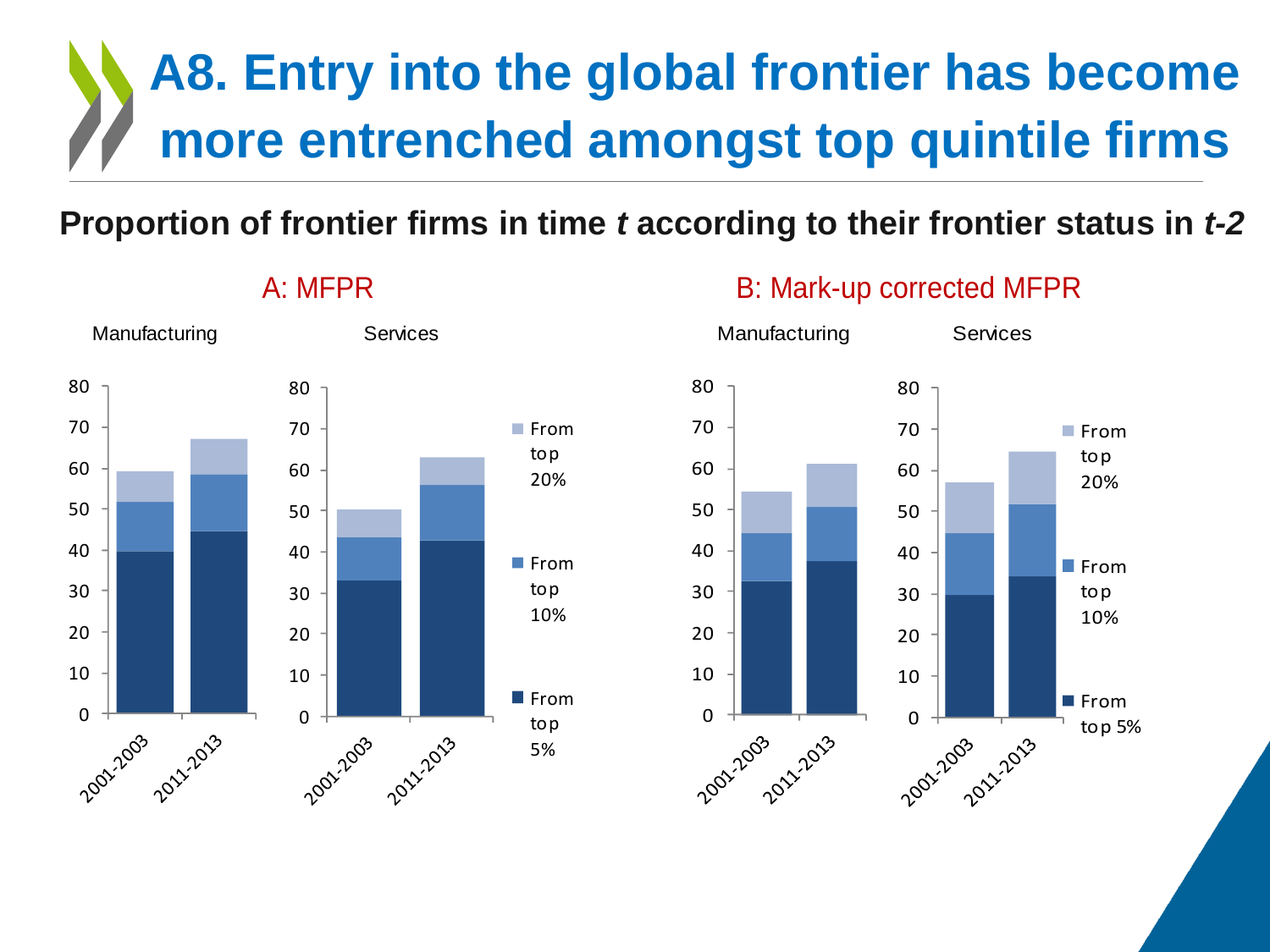## **A9. The speed of convergence to the frontier slowed, even before the crisis**

**Estimated convergence parameter from neo-Schumpeterian model** Dotted line: 95% confidence intervals

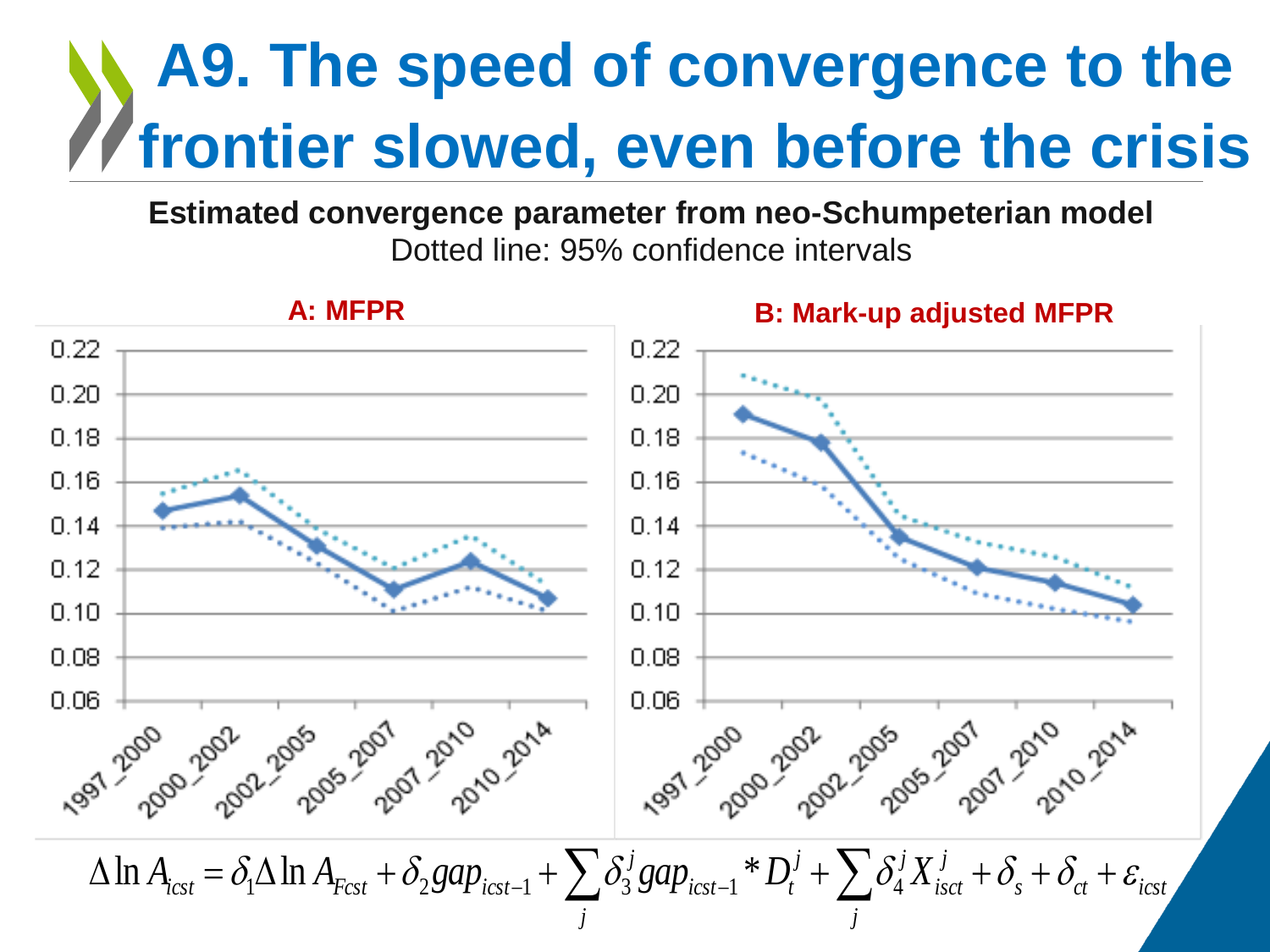# **A10. Slower product market reform, a larger increase in the MFP gap**

**Selected industries; annual average change over time and across countries**



Note: The figure shows the annual change in the (log) MFPR gap between the frontier and laggard firms and the change in the (log) PMR indicator. Technical services refer to architecture and engineering.